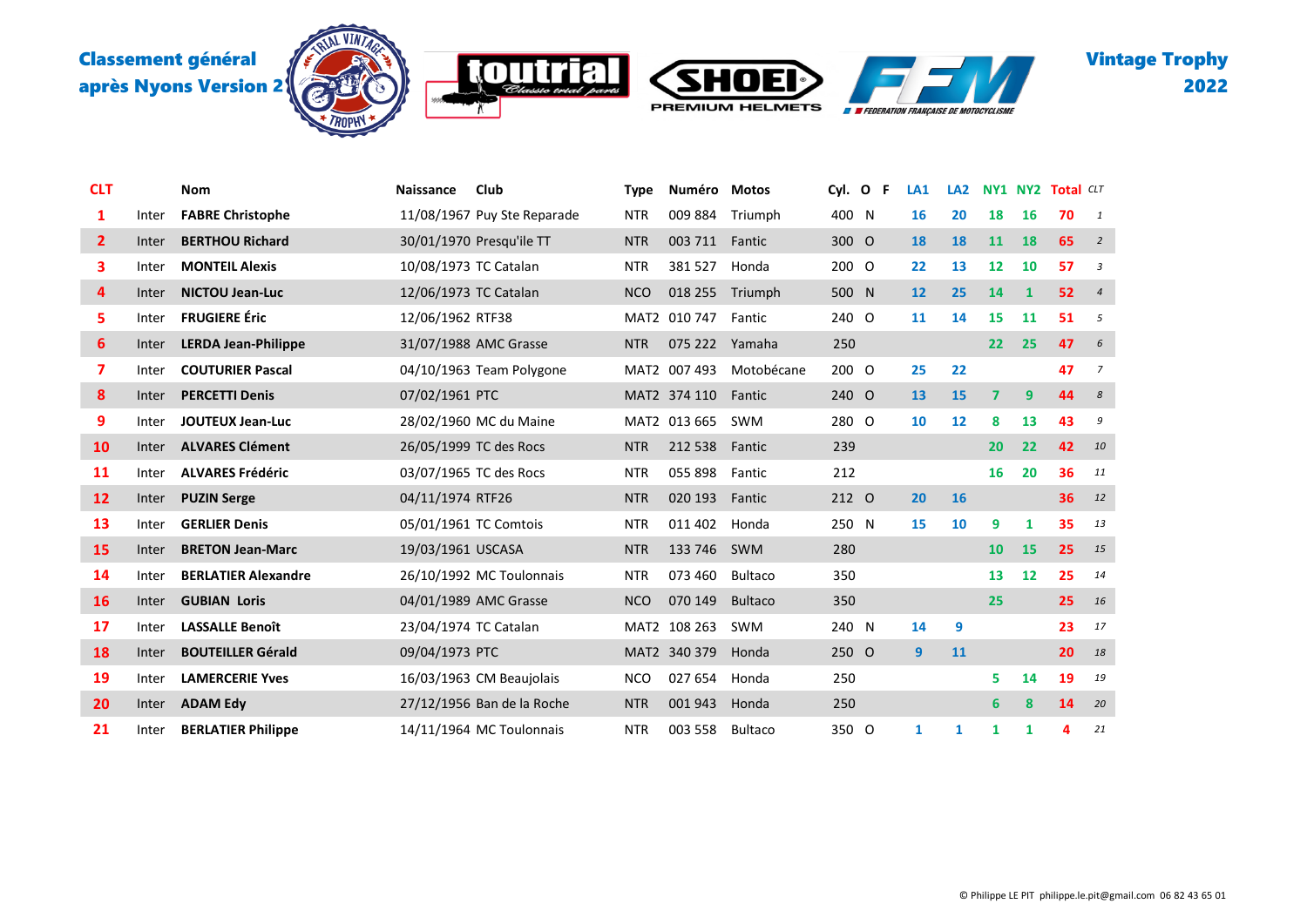



JO T

K



| <b>CLT</b>   | Nom                                 | <b>Naissance</b>       | Club                           | <b>Type</b> | Numéro              | Motos          | Cyl.  | $\mathbf{o}$<br>-F | LA <sub>1</sub> | LA <sub>2</sub>         | <b>NY1 NY2</b>    |              | <b>Total CLT</b> |                         |
|--------------|-------------------------------------|------------------------|--------------------------------|-------------|---------------------|----------------|-------|--------------------|-----------------|-------------------------|-------------------|--------------|------------------|-------------------------|
| 1            | NAT>80 PETITDEMANGE Michel          |                        | 18/04/1958 MC Zone 68          |             | MAT2 019 288        | Fantic         | 250 N |                    | 25              | 25                      | 18                | 15           | 83               | $\overline{1}$          |
| $\mathbf{2}$ | NAT>80 BENIS Pascal                 | 09/09/1966 RTF38       |                                | <b>NTR</b>  | 003 478             | Fantic         | 240   | N                  | 20              | 22                      | 20                | 20           | 82               | $\overline{2}$          |
| 3            | NAT>80 SOUTIF Christophe            | 29/11/1963 PTC         |                                |             | MAT2 346 268        | Fantic         | 300 O |                    | 18              | 18                      | 16                | 14           | 66               | $\overline{\mathbf{3}}$ |
| 4            | NAT>80 MELET Denis                  | 02/04/1963 MC Risoux   |                                | <b>NTR</b>  | 045 027             | Honda          | 200 O |                    | 22              | 13                      | <b>15</b>         | 12           | 62               | $\overline{4}$          |
| 5.           | NAT>80 OLIVIER Franck               |                        | 14/01/1973 MC La Gaude         | <b>NTR</b>  | 018 420             | Fantic         | 240   |                    |                 |                         | 25                | 22           | 47               | 5                       |
| 6            | NAT>80 CAHUET Michel                | 02/01/1958 MC Risoux   |                                | <b>NTR</b>  | 066 254 Fantic      |                | 200 O |                    | 8               | 11                      | 11                | 16           | 46               | $\overline{7}$          |
| 7            | NAT>80 ALBERT Jean-Michel           |                        | 18/02/1966 Puy Ste Reparade    | <b>NTR</b>  | 028 178             | Fantic         | 249 N |                    | 13              | 8                       | 12                | 13           | 46               | 6                       |
| 8            | NAT>80 OLLIVE Jean-Pierre           |                        | 25/01/1958 Puy Ste Réparade    | <b>NTR</b>  | 025 593             | Fantic         | 250   |                    |                 |                         | $22 \overline{ }$ | 18           | 40               | 8                       |
| 9            | NAT>80 EDOUIN Christophe            |                        | 17/05/1966 Brionne MV          | <b>NCO</b>  | 009 643             | Fantic         | 300 O |                    | 16              | 16                      |                   |              | 32               | 9                       |
| 10           | NAT>80 ARTINIAN Alain               | 19/05/1957 RTF38       |                                | <b>NTR</b>  | 253 664 Fantic      |                | 250 O |                    | 10              | $\mathbf{1}$            | 14                | 5            | 30               | 10                      |
| 11           | NAT>80 FARRALL Stephen              |                        | 10/03/1954 MC Grappe de Cyrano | MAT2        | 360 797 Fantic      |                | 212 0 |                    | 5               | 9                       | 7                 | 8            | 29               | 11                      |
| 12           | NAT>80 PUJO Alain                   | 26/10/1953 PTC         |                                |             | MAT2 020 172 Honda  |                | 250 O |                    | 9               | 15                      | $\overline{2}$    | $\mathbf{1}$ | 27               | 14                      |
| 13           | NAT>80 CAMUS Fabrice                |                        | 15/03/1967 TC Clermontois      | <b>NTR</b>  | 073 237             | Fantic         | 240 N |                    | 6               | 20                      |                   |              | 26               | 15                      |
| 14           | NAT>80 ACERBIS Pascal               |                        | 04/05/1965 MC Primeur          |             | MAT2 105 754 Fantic |                | 212   |                    |                 |                         |                   | 25           | 25               | 13                      |
| 15           | NAT>80 COURET Thierry               |                        | 01/01/1955 ASM St Antoine      | <b>NTR</b>  | 042 625             | Fantic         | 240   |                    |                 |                         | 13                | 11           | 24               | 16                      |
| 17           | NAT>80 CONDE Javier                 | 03/12/1963 PTC         |                                |             | MAT2 374 943 Fantic |                | 212 O |                    | 14              | $\overline{\mathbf{z}}$ |                   |              | 21               | 18                      |
| 16           | NAT>80 MORTET Bruno                 |                        | 27/12/1959 MC Sommièrois       |             | MAT2 017 872        | Montesa        | 349 O |                    | 15              | 4                       | 1                 | 1            | 21               | 17                      |
| 18           | NAT>80 POUDENAS Jean-François       | 09/10/1963 PTC         |                                |             | MAT2 019 938        | Fantic         | 250 N |                    | $\mathbf{1}$    | 10                      | 5                 | 4            | 20               | 19                      |
| 19           | NAT>80 CETRE Rémy                   | 30/12/1957 MC Risoux   |                                |             | MAT2 036 416        | Honda          | 250 O |                    | 4               | 14                      |                   |              | 18               | 22                      |
| 20           | NAT>80 MARTIN MURILLO Jesus Ignacio | 24/12/1964 PTC         |                                |             | MAT2 403 418        | Honda          | 200 O |                    | 12              | 5                       |                   |              | 17               | 23                      |
| 23           | NAT>80 COUTTET Jean-Philippe        | 21/03/1968 PTC         |                                |             | MAT2 346 475        | Fantic         | 240 N |                    | 1               | 6                       | 8                 | 1            | 16               | 25                      |
| 21           | NAT>80 BIANCOTTO Jean-Pierre        | 06/09/1965 TC Ancelle  |                                | <b>NTR</b>  | 127 216             | <b>Bultaco</b> | 250   |                    |                 |                         | <b>10</b>         | 6            | 16               | 21                      |
| 22           | NAT>80 MARSENS André                | 28/11/1959 TC La Burle |                                |             | MAT2 069 890        | Fantic         | 240   |                    |                 |                         | 9                 | 7            | 16               | 20                      |
| 24           | NAT>80 BASTIEN Olivier              |                        | 12/05/1969 MC La Gaude         | <b>NTR</b>  | 160 244             | Merlin         | 350 O |                    | 3               | 12                      |                   |              | 15               | 26                      |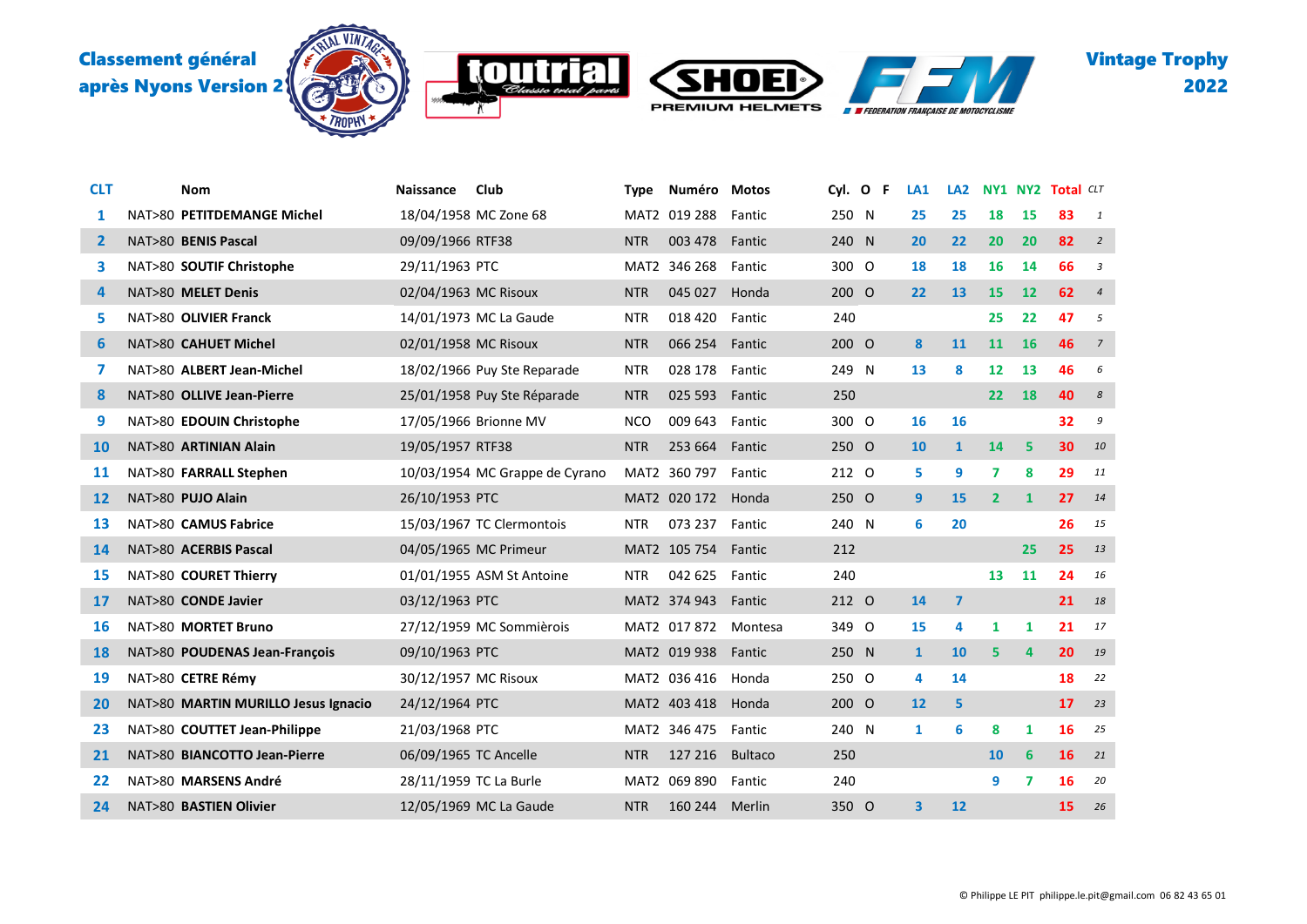







| 25 | NAT>80 FINIELS Jean          | 25/01/1958 TC La Burle            |            | MAT2 010 286       | Beta        | 240   |                |                | 6                       | 9                       | 15                      | 24 |
|----|------------------------------|-----------------------------------|------------|--------------------|-------------|-------|----------------|----------------|-------------------------|-------------------------|-------------------------|----|
| 26 | NAT>80 FRINGAND Marc         | 12/11/1964 MC Ancelle             | <b>NTR</b> | 237 065            | Fantic      | 250 N | 11             | $\overline{2}$ |                         |                         | 13                      | 27 |
| 27 | NAT>80 MASSOC Christophe     | 23/03/1968 Trollsports Trial      | <b>NTR</b> | 080 991            | Fantic      | 125   |                |                |                         | 10                      | 10                      | 28 |
| 28 | NAT>80 ESTEVENIN Jean Claude | 07/05/1958 PTC                    |            | MAT2 353 848       | Fantic      | 239 O | $\overline{7}$ | $\mathbf{1}$   |                         |                         | 8                       | 30 |
| 29 | NAT>80 GERMANIER Philippe    | 23/01/1960 TC Comtois             |            | MAT2 355 629       | Honda       | 180 O | $\mathbf{1}$   | 1              | 4                       | $\overline{2}$          | 8                       | 29 |
| 30 | NAT>80 BERNIER David         | 30/06/1966 Team Polygone          |            | MAT2 048 248       | Honda       | 200 N | $\mathbf{2}$   | $\mathbf{1}$   | $\mathbf{1}$            |                         | 4                       | 36 |
| 31 | NAT>80 GILLIER Nicolas       | 18/07/1970 Team Polygone          |            | MAT2 323 448       | Honda       | 200 O | $\mathbf{1}$   | 1              | 1                       | 1                       | 4                       | 32 |
| 32 | NAT>80 BOULET Pascal         | 29/12/1960 MC du Berry            |            | MAT2 346 813       | Honda       | 125 O | $\mathbf{1}$   | $\mathbf{1}$   | $\mathbf{1}$            | $\mathbf{1}$            | 4                       | 31 |
| 33 | NAT>80 GODEMENT François     | 25/02/1956 MC des Oliviers        |            | MAT2 249 237       | Fantic      | 250 N | 1              | $\mathbf{1}$   | $\mathbf{1}$            | $\mathbf{1}$            | 4                       | 35 |
| 34 | NAT>80 ZOLLER Pascal         | 30/06/1958 MC des Oliviers        |            | MAT2 341 340       | Fantic      | 239   |                |                | $\overline{\mathbf{3}}$ | $\mathbf{1}$            | 4                       | 33 |
| 35 | NAT>80 MEUNIER Sébastien     | 06/12/1972 MC du Haut Quercy      | <b>NCO</b> | 115 710            | Fantic      | 200 O |                | 3              |                         |                         | 3                       | 37 |
| 36 | NAT>80 JARY Jean-Jacques     | 21/01/1967 TC Jonage              | <b>NTR</b> | 339 718            | Fantic      | 300   |                |                |                         | $\overline{\mathbf{3}}$ | $\overline{\mathbf{3}}$ | 34 |
| 37 | NAT>80 ROUSSET Jean-Philippe | 08/05/1959 MC du Berry            |            | MAT2 034 201       | Honda       | 250 O | 1              | 1              |                         |                         | $\mathbf{2}$            | 43 |
| 38 | NAT>80 RIGAUD Laurent        | 20/12/1972 AM Allasac             | <b>NTR</b> | 020 861 Honda      |             | 200 O | $\mathbf{1}$   | $\mathbf{1}$   |                         |                         | $\overline{2}$          | 42 |
| 39 | NAT>80 GUYARD François       | 28/02/1961 MC Rochelois           |            | MAT2 012 529       | Aprilia     | 320 O | 1              | 1              |                         |                         | $\mathbf{2}$            | 46 |
| 40 | NAT>80 BELIARD Jean-Pascal   | 15/09/1958 Trollsports Trial      |            | MAT2 003 376       | Honda       | 125 N | $\mathbf{1}$   | $\mathbf{1}$   |                         |                         | $\mathbf{2}$            | 45 |
| 41 | NAT>80 STEVENOT Sébastien    | 20/02/1984 MC Villars sous Escot  | <b>NCO</b> | 154 534            | Fantic      | 240   |                |                | $\mathbf{1}$            | 1                       | $\overline{2}$          | 44 |
| 42 | NAT>80 REVAZ Pierre-Alain    | 30/01/1953 TC Comtois             |            | MAT2 379 299       | Fantic      | 212   |                |                | $\mathbf{1}$            | $\mathbf{1}$            | $\overline{2}$          | 41 |
| 43 | NAT>80 JOND Christophe       | 27/10/1960 RTF 38                 | <b>NCO</b> | 164 196            | Fantic      | 212   |                |                | $\mathbf{1}$            | 1                       | $\overline{2}$          | 40 |
| 44 | NAT>80 BOUCTON Hervé         | 25/02/1959 TC Comtois             |            | MAT2 354 183       | Honda       | 200   |                |                | $\mathbf{1}$            | $\mathbf{1}$            | $\overline{2}$          | 39 |
| 45 | NAT>80 ARNAUD Guy            | 18/07/1953 Trollsports Trial      |            | MAT2 002 374 Honda |             | 200   |                |                | $\mathbf{1}$            | 1                       | $\overline{2}$          | 38 |
| 46 | NAT>80 SABY Jean-Francois    | 07/10/1960 Provence Trial Classic |            | MAT2 318 459       | <b>Beta</b> | 240   |                |                | $\mathbf{1}$            |                         | $\mathbf{1}$            | 48 |
| 47 | NAT>80 MAURAND Philippe      | 17/11/1968 RTF 26                 | <b>NTR</b> | 181469             | Fantic      | 250   |                |                | 1                       |                         | 1                       | 47 |
|    |                              |                                   |            |                    |             |       |                |                |                         |                         |                         |    |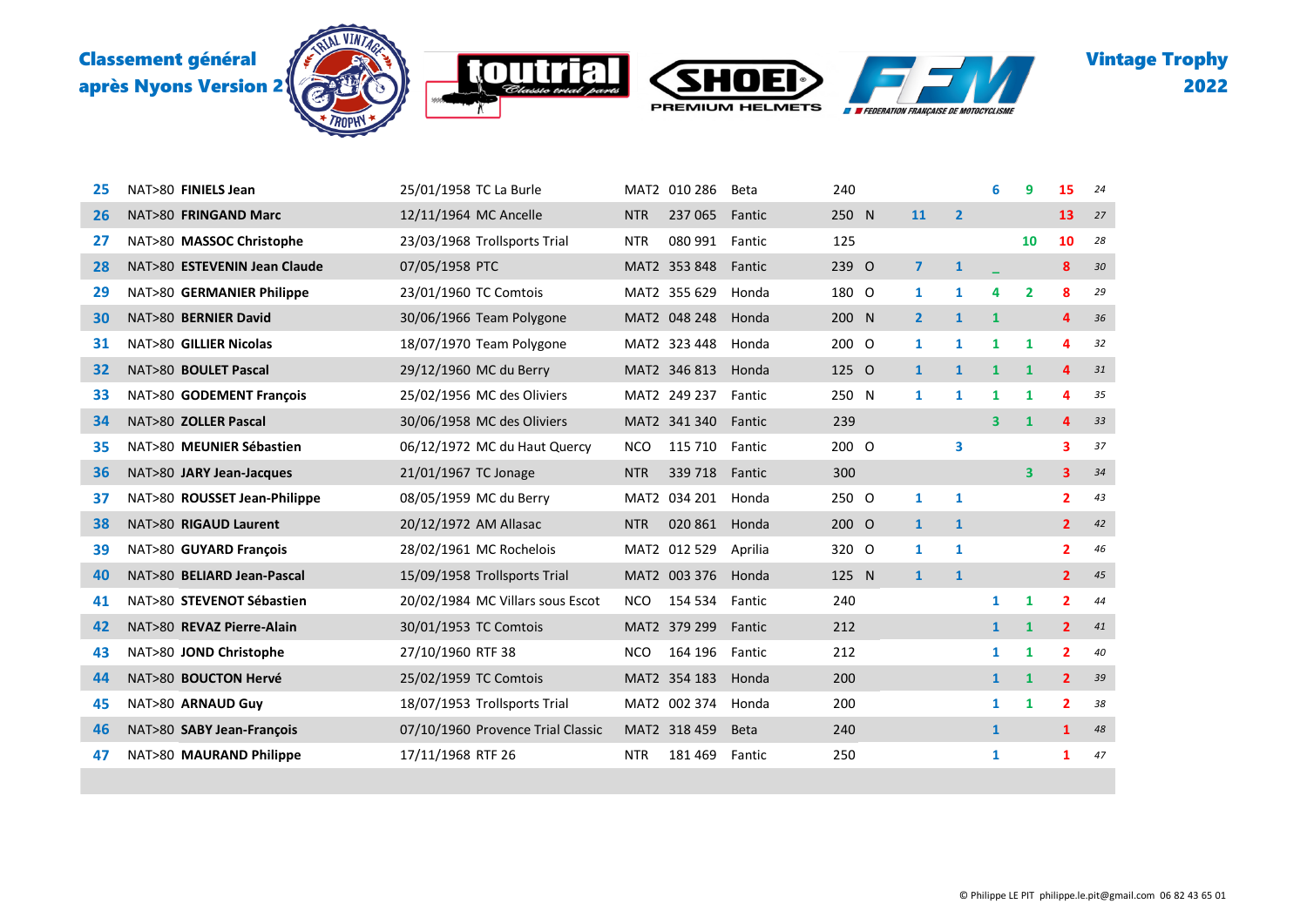







| <b>CLT</b>     | Nom                             | <b>Naissance</b>       | Club                              | <b>Type</b> | Numéro Motos    |                |       | Cyl. O F | LA <sub>1</sub> | LA <sub>2</sub> | <b>NY1 NY2</b>          |                         | <b>Total CLT</b> |                |
|----------------|---------------------------------|------------------------|-----------------------------------|-------------|-----------------|----------------|-------|----------|-----------------|-----------------|-------------------------|-------------------------|------------------|----------------|
| 1              | NAT<80 VERIN Benoit             |                        | 03/04/1960 MC des Oliviers        | <b>NTR</b>  | 064 560         | Moto Guzzi     | 200 N |          | 22              | 25              | 25                      | 20                      | 92               | $\overline{1}$ |
| 2              | NAT<80 VALLET Jean-Marie        | 10/07/1960 MC Risoux   |                                   |             | MAT2 024 728    | Honda          | 220 N |          | 20              | 22              | 20                      | 16                      | 78               | $\overline{2}$ |
| 3              | NAT<80 AGRET Thierry            |                        | 28/03/1961 Hot Zone TC            | <b>NTR</b>  | 001 992         | Ossa           | 350 O |          | 18              | <b>18</b>       | 14                      | 10                      | 60               | $\overline{3}$ |
| 4              | NAT<80 VEYRET Jean-Paul         |                        | 23/08/1956 TC Châteauneuf         | <b>NTR</b>  | 023 858         | Bultaco        | 250 O |          | 12              | 12              | 16                      | 18                      | 58               | $\overline{4}$ |
| 5.             | NAT<80 SEVIGNÉ Alain            | 08/02/1961 Scaer MV    |                                   | <b>NTR</b>  | 105 551         | Bultaco        | 350 O |          | $\overline{7}$  | 11              | 12                      | 22                      | 52               | 5              |
| 6              | NAT<80 VERNOZY Bernard          |                        | 30/03/1956 CM Beaujolais          | <b>NTR</b>  | 023 832         | Yamaha         | 125 O |          | 25              | 20              | 5                       |                         | 50               | 6              |
| $\overline{ }$ | NAT<80 SAGET Patrick            |                        | 29/12/1963 TC St Mamet            | <b>NCO</b>  | 205 666         | Fantic         | 200   |          | 10              | 13              | 15                      | 11                      | 49               | 15             |
| 8              | NAT<80 LECOFFRE Jean-François   |                        | 12/03/1972 Presqu'ile TT          | <b>NTR</b>  | 014 944         | Bultaco        | 250 O |          | 15              | 10              | 10                      | 12                      | 47               | 7              |
| 9              | NAT<80 DAPRELA Régis            |                        | 29/11/1970 Mc Tanneron            | <b>NCO</b>  | 360 297         | Yamaha         | 175   |          |                 |                 | <b>18</b>               | 25                      | 43               | 8              |
| 10             | NAT<80 MARIE Paul               |                        | 08/08/1980 Motos Actives 14       | <b>NTR</b>  | 016 516         | Montesa        | 247   |          |                 |                 | 22                      | 15                      | 37               | 10             |
| 11             | NAT<80 SULISTA Gilles           | 14/10/1960 PTC         |                                   |             | MAT2 030 787    | Montesa        | 348 O |          | 9               | 8               | 11                      | 9                       | 37               | 9              |
| 12             | NAT<80 FAVEL Olivier            | 31/12/1967 RTF26       |                                   | <b>NTR</b>  | 191 238         | Honda          | 125 0 |          | 3               | 7               | 9                       | 14                      | 33               | 11             |
| 13             | NAT<80 MEIFFREN Vincent Laurent |                        | 25/08/1961 MC Toulonnais          | <b>NTR</b>  | 026 332 Yamaha  |                | 250   |          | 16              | <b>16</b>       |                         |                         | 32               | 12             |
| 14             | NAT<80 SALLES Émilien           |                        | 07/03/2005 MC Pays Viganais       |             | MAT2 268 056    | Bultaco        | 350 O |          | 13              | 15              |                         |                         | 28               | 13             |
| 15             | NAT<80 DELUBAC Frank            | 02/04/1962 PTC         |                                   |             | MAT2 231 733    | Yamaha         | 250 O |          | 5               | 14              | $\overline{\mathbf{3}}$ | 4                       | 26               | 14             |
| 16             | NAT<80 PREGARDIEN Jean-Pierre   | 20/09/1956 TC Catalan  |                                   |             | MAT2 222 733    | Honda          | 250 N |          | 14              | 4               |                         | 5                       | 23               | 16             |
| 17             | NAT<80 NICTOU Adrien            | 05/03/1997 TC Catalan  |                                   | <b>NTR</b>  | 232 039         | Yamaha         | 270 N |          | <b>11</b>       | 9               |                         |                         | 20               | 18             |
| 18             | NAT<80 GENOIS Thierry           |                        | 04/09/1972 Trollsports Trial      | <b>NTR</b>  | 030 183         | Ossa           | 250 N |          | 4               | 6               | $\overline{7}$          | 3                       | 20               | 17             |
| 19             | NAT<80 SOUTIF Étienne           | 13/10/1959 TC Caisnes  |                                   |             | MAT2 326 396    | <b>Bultaco</b> | 350   |          |                 |                 | 6                       | 13                      | 19               | 19             |
| 20             | NAT<80 LEBRAT Thierry           | 31/08/1959 TC La Burle |                                   |             | MAT2 271 404    | Yamaha         | 175   |          |                 |                 | 8                       | $\overline{\mathbf{z}}$ | 15               | 20             |
| 21             | NAT<80 MEUNIER Sébastien        |                        | 06/12/1972 Mc du Haut Quercy      | <b>NCO</b>  | 115 710         | Fantic         | 200   |          | $\overline{2}$  | 5               | $\mathbf{1}$            | 6                       | 14               | 25             |
| 22             | NAT<80 PLA Dominique            |                        | 21/02/1958 Provence Trial Classic |             | MAT2 348 981    | Yamaha         | 125   |          |                 |                 | 13                      |                         | 13               | 22             |
| 23             | NAT<80 VALETTE Mathieu          |                        | 23/05/1976 MC Toulonnais          | <b>NTR</b>  | 134 052 Bultaco |                | 325 O |          | 8               | $\mathbf{1}$    | 4                       |                         | 13               | 21             |
| 24             | NAT<80 LESTRADE Laurent         | 26/11/1966 TC Catalan  |                                   |             | MAT2 348 535    | Bultaco        | 250 O |          | 6               | 3               |                         |                         | 9                | 23             |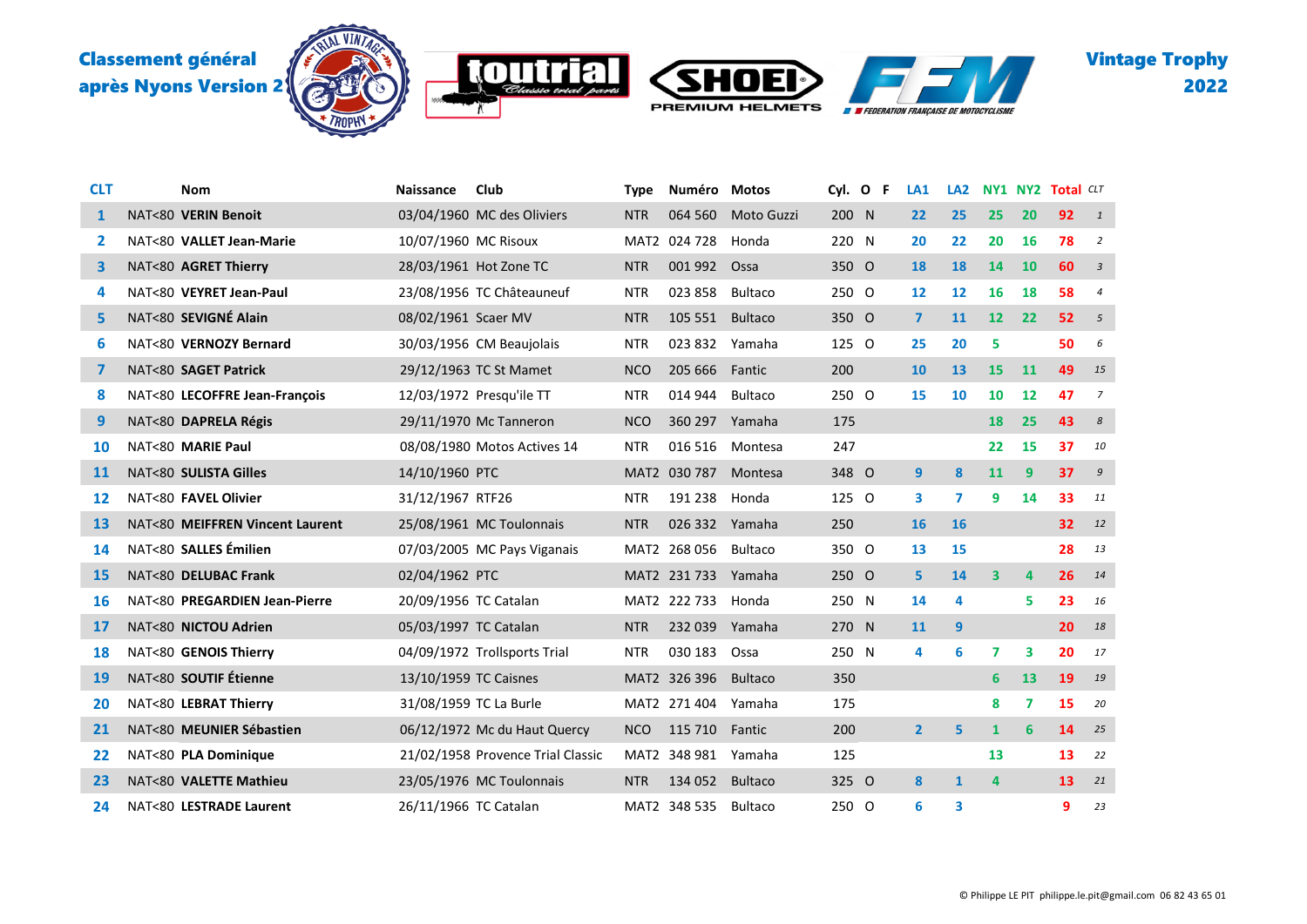

| 25           | NAT<80 SALLES Eugène          |                       | 14/10/1974 Provence Trial Club    |             | MAT2 030 669        | XXX            | 250   |         |              |                             |                   | 8              | 8              | 24             |
|--------------|-------------------------------|-----------------------|-----------------------------------|-------------|---------------------|----------------|-------|---------|--------------|-----------------------------|-------------------|----------------|----------------|----------------|
| 26           | NAT<80 MARIE Christophe       | 10/09/1965 RTF 26     |                                   | <b>NTR</b>  | 016 500             | Fantic         | 240   |         |              |                             | $\overline{2}$    | $\overline{2}$ | 4              | 28             |
| 27           | NAT<80 WEBER Christian        |                       | 07/07/1962 ET La Bresse           |             | MAT2 286 684        | Ossa           | 250 N |         | $\mathbf{1}$ | $\overline{2}$              |                   |                | 3              | 26             |
| 28           | NAT<80 GIANINA Daniel         |                       | 11/03/1960 TC Comtois             |             | MAT2 354 109        | Honda          | 200 O |         | $\mathbf{1}$ | 1                           |                   | 1              | з              | 27             |
| 29           | NAT<80 COSSEC Jean-Yves       | 16/11/1959 Scaer MV   |                                   |             | MAT2 007 272        | <b>Bultaco</b> | 350 O |         | $\mathbf{1}$ | $\mathbf{1}$                |                   |                | $\mathbf{2}$   | 29             |
| 30           | NAT<80 SARRAILH Thierry       | 04/09/1962 TC Beauce  |                                   | MAT         | 042 360             | <b>BPS</b>     | 280 O |         | 1            | 1                           |                   |                | 2              | 33             |
| 31           | NAT<80 DELORME Bertrand       |                       | 05/03/1960 TC La Burle            |             | MAT2 357 029 Yamaha |                | 175   |         |              |                             | $\mathbf{1}$      | $\mathbf{1}$   | $\overline{2}$ | 30             |
| 32           | NAT<80 GAGLIARDINI Éric       |                       | 02/11/1967 TC La Burle            |             | MAT2 317 621 Honda  |                | 125   |         |              |                             | $\mathbf{1}$      | 1              | $\mathbf{z}$   | 31             |
| 33           | NAT<80 ROFRIGUEZ Frédéric     |                       | 14/10/1962 Provence Trial Classic |             | MAT2 339 034 --     |                | 350   |         |              |                             | $\mathbf{1}$      | $\mathbf{1}$   | $\overline{2}$ | 32             |
|              |                               |                       |                                   |             |                     |                |       |         |              |                             |                   |                |                |                |
| <b>CLT</b>   | Nom Prénom                    | <b>Naissance</b>      | Club                              | <b>Type</b> | Numéro Motos        |                | Cyl.  |         |              | CFV1 CFV2 NY1 NY2 Total CLT |                   |                |                |                |
| 1            | NAT<65 RANC Michel            | 27/12/1960 TC Catalan |                                   |             | MAT2 350 879        | <b>BSA</b>     | 350 N |         | 22           | 22                          | 25                | 25             | 94             | $\mathbf{1}$   |
| $\mathbf{z}$ | NAT<65 GILBERT Martin         | 15/08/1963 PTC        |                                   |             | MAT2 419 610        | <b>BSA</b>     | 200 O |         | 18           | 16                          | 15                | 18             | 67             | $\overline{2}$ |
| 3            | NAT<65 GERMANIER Pascal-Alain |                       | 11/07/1963 TC Comtois             |             | MAT2 379 296        | Triumph        | 200 N |         | 14           | 14                          | 20                | 15             | 63             | 3              |
| 4            | NAT<65 LUSCOMBE Robin         | 04/08/1961 PTC        |                                   |             | MAT2 419 058        | <b>BSA</b>     |       | 200 O F | 25           | 25                          |                   |                | 50             | $\overline{4}$ |
| 5            | NAT<65 TOTEMS Guy             |                       | 19/11/1954 MC Ste Marie           |             | MAT2 347 067        | Triumph        | 199   |         |              |                             | $22 \overline{ }$ | 22             | 44             | 5              |
| 6            | NAT<65 CAMUS Benjamin         |                       | 07/10/1989 TC Clermontois         | <b>NTR</b>  | 122 842             | Triumph        | 200 N |         | 20           | 20                          |                   |                | 40             | 6              |
| 7            | NAT<65 CETRE Rémy             |                       | 30/12/1957 MC du Risoux           |             | MAT2 036 416        | <b>BSA</b>     | 343   |         |              |                             | 18                | 20             | 38             | $\overline{7}$ |
| 8            | NAT<65 SALLES Eugène          | 14/10/1974 PTC        |                                   |             | MAT2 030 669        | <b>BSA</b>     | 350 N |         | <b>16</b>    | 18                          |                   |                | 34             | 8              |
| 9            | NAT<65 BROSSET Frédéric       |                       | 23/09/1965 Team Polygone          |             | MAT2 030 086        | <b>Butler</b>  | 250   |         |              |                             | 16                | 16             | 32             | 9              |
| 10           | NAT<65 LEPEULE Patrick        | 26/09/1958 MC Risoux  |                                   |             | MAT2 150 001        | Ducati         | 250 N |         | 15           | 15                          | $\mathbf{1}$      |                | 31             | 10             |
| <b>11</b>    | NAT<65 POURQUIER Pierre       | 06/11/1959 PTC        |                                   |             | MAT2 348 418        | <b>BSA</b>     | 350 O |         | 13           | 1                           | $\mathbf{1}$      | 14             | 29             | 11             |
| 12           | NAT<65 DUDEFANT Malcom        |                       | 18/09/1990 TC La Châtre           | <b>NTR</b>  | 129 192             | James          | 250 N |         | 11           | 13                          |                   |                | 24             | 12             |
| 13           | NAT<65 SIMON Louis            | 26/03/1960 TC Catalan |                                   |             | MAT2 348 533        | <b>BSA</b>     | 250 N |         | 12           | 1                           |                   |                | 13             | 13             |
| 14           | NAT<65 BOYER Alain            |                       | 04/11/1960 MC Toulonnais          | <b>NTR</b>  | 048 625 Triumph     |                | 200 N |         | $\mathbf{1}$ | $\mathbf{1}$                |                   |                | $\overline{2}$ | 14             |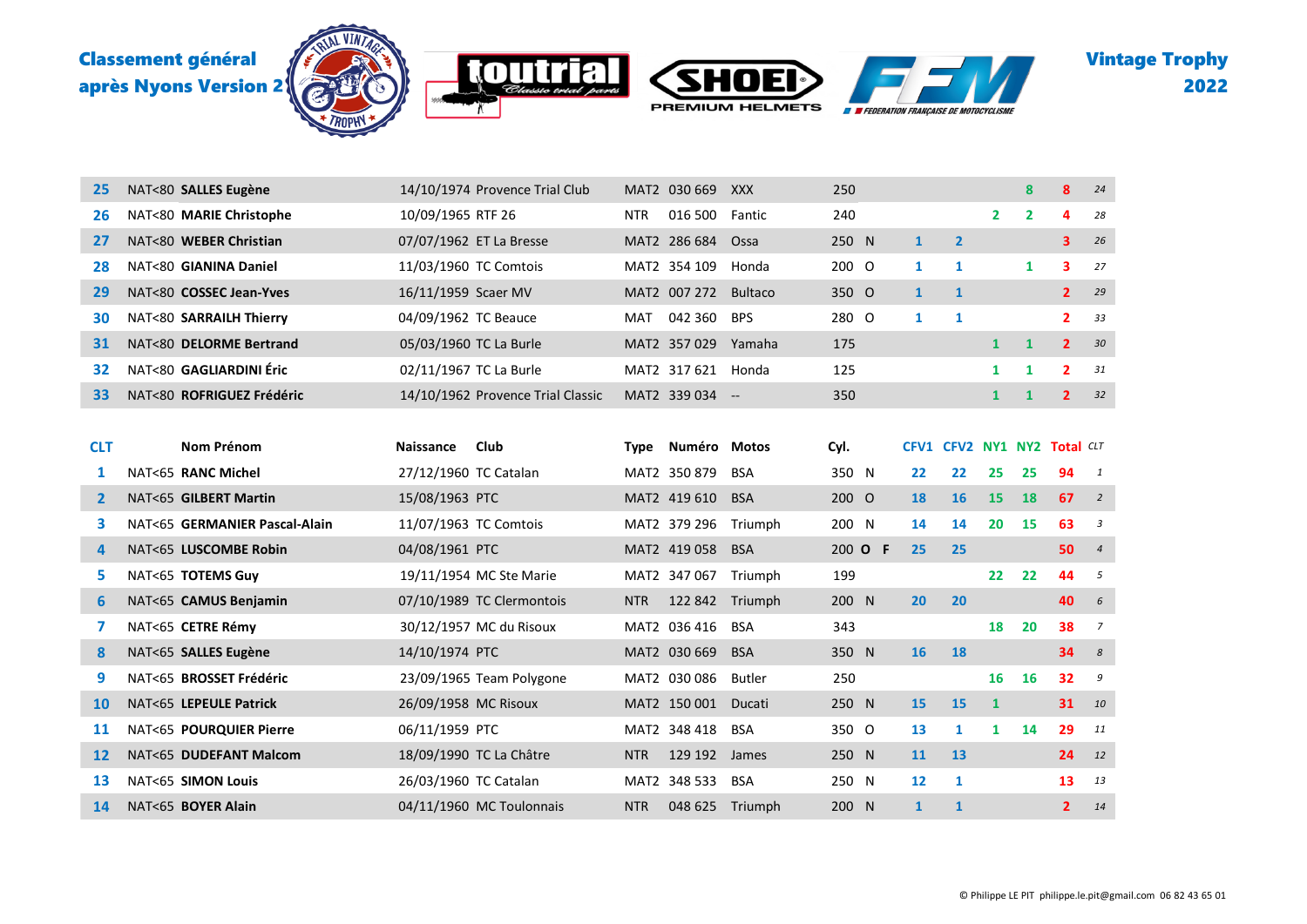

K





| <b>CLT</b> | <b>Nom Prénom</b>                | <b>Naissance</b>      | Club                           | <b>Type</b> | Numéro             | Motos  | Cyl.  |   |                | CFV1 CFV2 NY1 NY2 Total CLT |                   |                         |    |                         |
|------------|----------------------------------|-----------------------|--------------------------------|-------------|--------------------|--------|-------|---|----------------|-----------------------------|-------------------|-------------------------|----|-------------------------|
| 1          | CRI>80 XEMARD Éric               | 31/01/1963 MC Risoux  |                                |             | MAT2 286 057       | Fantic | 212 0 |   | 22             | 13                          | 20                | 18                      | 73 | $\overline{1}$          |
| 2          | CRI>80 PLENT Tony                |                       | 19/12/1956 AMC Grasse          |             | MAT2 019 713 Honda |        | 200 N |   | 25             | 7                           | 18                | 20                      | 70 | $\overline{2}$          |
| 3          | CRI>80 SANCHEZ-PALOU Josep Anton |                       | 25/04/1956 AMC Grasse          |             | MAT2 173 376       | Fantic | 212 0 |   | 18             | 22                          | 9                 | 13                      | 62 | $\overline{\mathbf{3}}$ |
| 4          | CRI>80 TOUSSAINT Jacques         | 02/01/1958 TC Catalan |                                |             | MAT2 023 229       | Honda  | 250 O |   | 16             | 11                          | $12 \overline{ }$ | 16                      | 55 | $\overline{4}$          |
| 5          | CRI>80 FONTANA Serge             | 15/01/1966 RTF26      |                                |             | MAT2 302 863       | Honda  | 125 O |   | $\overline{4}$ | 20                          | <b>16</b>         | 14                      | 54 | $5\overline{5}$         |
| 6          | CRI>80 DECOUX Claude             |                       | 18/04/1954 Sourdeval MC        | <b>NTR</b>  | 008 046            | SWM    | 280 O |   |                |                             | 25                | 25                      | 50 | 6                       |
| 7          | CRI>80 BRAQUET Stéphane          |                       | 21/07/2021 MC La Gaude         | <b>NTR</b>  | 201 890            | SWM    | 240 O | F | 20             | 25                          |                   |                         | 45 | $\overline{z}$          |
| 8          | CRI>80 LERDA Thierry             |                       | 10/08/1983 AMC Grasse          | <b>NTR</b>  | 074 606            | Honda  | 250   |   |                |                             | 22                | 22                      | 44 | 8                       |
| 9          | CRI>80 PERCETTI Jean-Louis       |                       | 08/12/1959 MC Aigles Aptésiens | <b>NCO</b>  | 019 039            | Fantic | 300   |   | 13             | 14                          | 8                 | 9                       | 44 | $\mathcal{G}$           |
| 11         | CRI>80 SANCHEZ Michel            |                       | 26/06/1960 Hot Zone TC         |             | MAT2 025 897       | Fantic | 212 0 |   | $\mathbf{2}$   | 12                          | 14                | 11                      | 39 | 10                      |
| 12         | CRI>80 CLAVEL Philippe           | 24/07/1963 PTC        |                                |             | MAT2 224 530       | Fantic | 212 O |   | 8              | <b>16</b>                   | 5                 | $\overline{\mathbf{z}}$ | 36 | 11                      |
| 13         | CRI>80 REDOIS Vincent            | 16/10/1963 Cotiere TC |                                |             | MAT2 365 754       | Honda  | 200 O |   | 15             | 15                          | 1                 | 4                       | 35 | 12                      |
| 14         | CRI>80 CHAPRON Jean-Pierre       | 04/03/1951 PTC        |                                |             | MAT2 183 509       | Fantic | 300 O |   | 14             | 18                          |                   |                         | 32 | 13                      |
| 15         | CRI>80 JAVIONY Michel            |                       | 16/02/1964 VIIée d'Andelle     |             | MAT2 049 456       | Beta   | 196   |   |                |                             | 15                | 15                      | 30 | 14                      |
| 16         | CRI>80 PIERRISNARD Michel        | 27/04/1953 USB Moto   |                                | <b>NTR</b>  | 155 795            | Fantic | 240 O |   | 5              | 6                           | 11                | 8                       | 30 | 15                      |
| 17         | CRI>80 LABRE Manuel              |                       | 15/03/1954 MC des Oliviers     |             | MAT2 014 004       | Fantic | 212   |   |                |                             | 13                | 10                      | 23 | 16                      |
| 18         | CRI>80 KASTERINE Jean-Michel     |                       | 08/05/1969 MC La Gaude         | <b>NTR</b>  | 026 354            | Fantic | 240 N |   | 11             | 10                          |                   |                         | 21 | 17                      |
| 19         | CRI>80 GARCIN Roland             |                       | 15/05/1956 Puy Ste Réparade    | <b>NTR</b>  | 313873             | Fantic | 300   |   |                |                             | 6                 | 12                      | 18 | 18                      |
| 20         | CRI>80 BURDET Maurice            |                       | 16/04/1958 MC Rochepaule       | <b>NTR</b>  | 005 470            | Fantic | 212 0 |   | 9              | 9                           |                   |                         | 18 | 19                      |
| 21         | CRI>80 VAN RENTERGHEM Jan        | 13/11/1967 TC Catalan |                                | MAT2        | 348 649            | Fantic | 200 O |   | 12             | 4                           |                   |                         | 16 | 20                      |
| 23         | CRI>80 FRANCOISE Bernard         |                       | 30/04/1950 Hot Zone TC         | <b>NTR</b>  | 010 627            | Honda  | 200 O |   | 3              | 8                           |                   | $\overline{2}$          | 13 | 21                      |
| 22         | CRI>80 SEGOND Hervé              |                       | 11/09/1964 Hot Zone TC         | <b>NTR</b>  | 330 937            | Fantic | 250 O |   | 10             | 2                           |                   | 1                       | 13 | 22                      |
| 24         | CRI>80 LAURENT Pierre            |                       | 03/11/1962 TC Marcoussis       |             | MAT2 382 140       | Fantic | 240   |   |                |                             | $\overline{7}$    | 5                       | 12 | 23                      |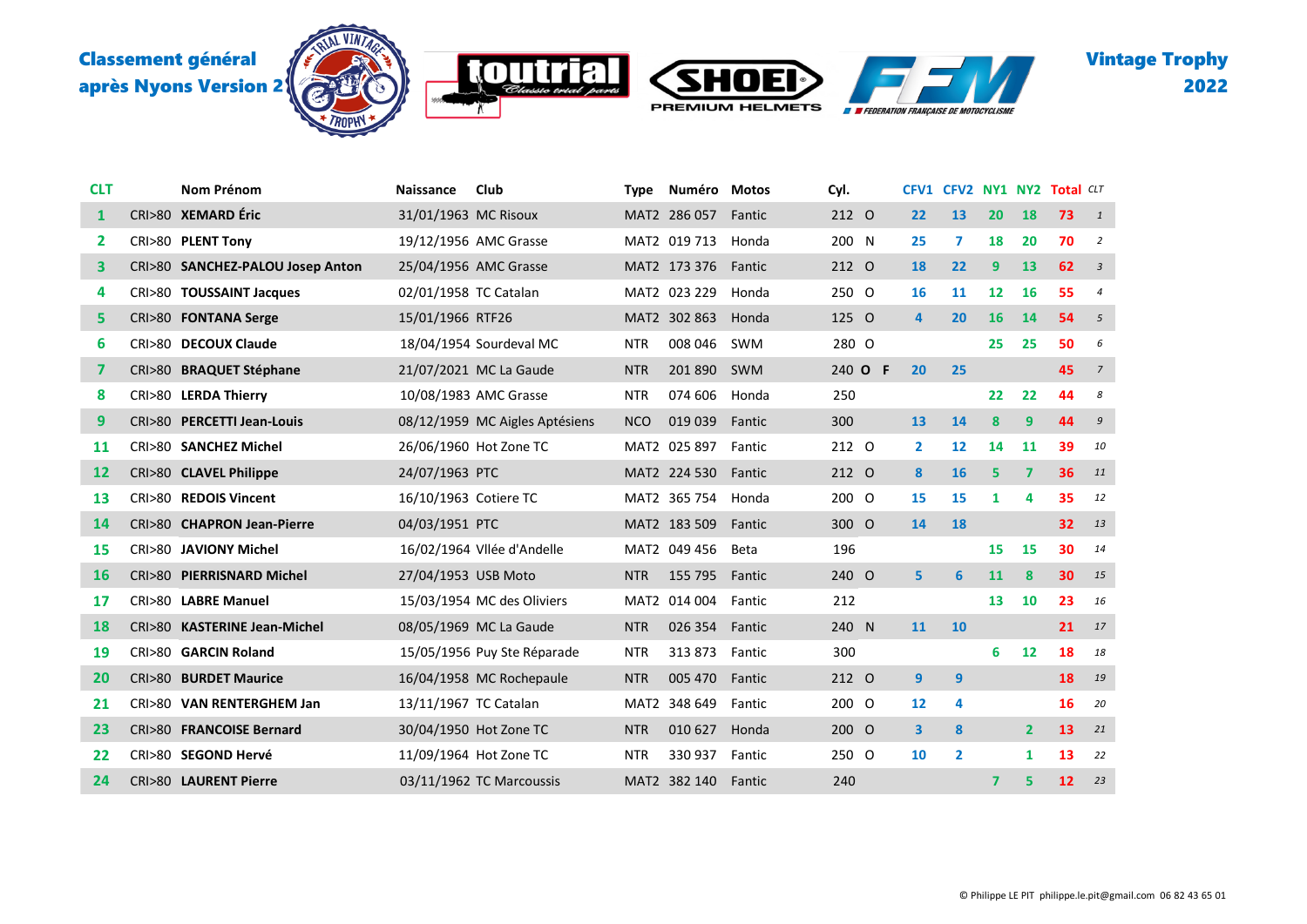

| 25 | CRI>80 BE <b>RTHET-RAYNE Hervé</b> | 27/10/1960 Provence Trial Classic | MAT2 118 509          | Fantic         | 240   |                |                         | 10             |   | 11             | 24   |
|----|------------------------------------|-----------------------------------|-----------------------|----------------|-------|----------------|-------------------------|----------------|---|----------------|------|
| 26 | CRI>80 MONTAMAT Laurent            | 23/10/1965 Cagouille Rageuse      | MAT2 315 633          | Fantic         | 300 O | $\overline{ }$ | $\overline{\mathbf{3}}$ |                |   | 10             | - 25 |
| 27 | CRI>80 CHAILLAN Philippe           | 24/03/1965 AMSL Levens            | 213 034<br><b>NTR</b> | Fantic         | 300 O | 1              |                         | $\overline{2}$ | 6 | 10             | -26  |
| 28 | CRI>80 CAMBY Jean-Claude           | 21/11/1966 Cagouille Rageuse      | MAT2 265 131          | <b>BPS</b>     | 320 N | 6              |                         |                |   | $\overline{ }$ | 27   |
| 29 | CRI>80 MOUGEL Philippe             | 14/04/1959 RTF 26                 | 017 903<br><b>NTR</b> | Fantic         | 239   |                |                         | 4              | 3 | 7              | 28   |
| 30 | CRI>80 OURLIAC Jean-François       | 15/04/1966 Val de Dagne TC        | MAT2 018 525          | Honda          | 200 O | $\mathbf{1}$   | 5                       |                |   | 6              | 29   |
| 31 | CRI>80 MOYA Thierry                | 14/12/1965 Provence Trial Classic | MAT2 063 608          | Ossa           | 250   |                |                         | 3              |   | 4              | 30   |
| 32 | CRI>80 VETOIS Patrick              | 07/02/1954 MC du Berry            | MAT2 028 395          | Honda          | 200 O | $\mathbf{1}$   | $\mathbf{1}$            | 1              |   | $\overline{4}$ | 31   |
| 33 | CRI>80 PICAS Casimir               | 16/02/1957 Hot Zone TC            | <b>NTR</b><br>150 862 | Honda          | 200 O | 1              | 1                       |                |   | $\mathbf{2}$   | 32   |
| 34 | CRI>80 DUDEFANT Jean-Claude        | 22/01/1960 TC La Châtre           | MAT2 025 687          | <b>BPS</b>     | 125 O | $\mathbf{1}$   | $\mathbf{1}$            |                |   | 2 <sup>1</sup> | 33   |
| 35 | CRI>80 IPPOLITO Serge              | 16/03/1958 Toulouse TC            | 079 923<br><b>NTR</b> | Fantic         | 240 O | 1              | 1                       |                |   | $\mathbf{2}$   | 34   |
| 36 | CRI>80 MARPOT Frédéric             | 09/06/1959 MC Risoux              | MAT2 413 064          | <b>Bultaco</b> | 250   |                |                         |                |   | $\overline{2}$ | 35   |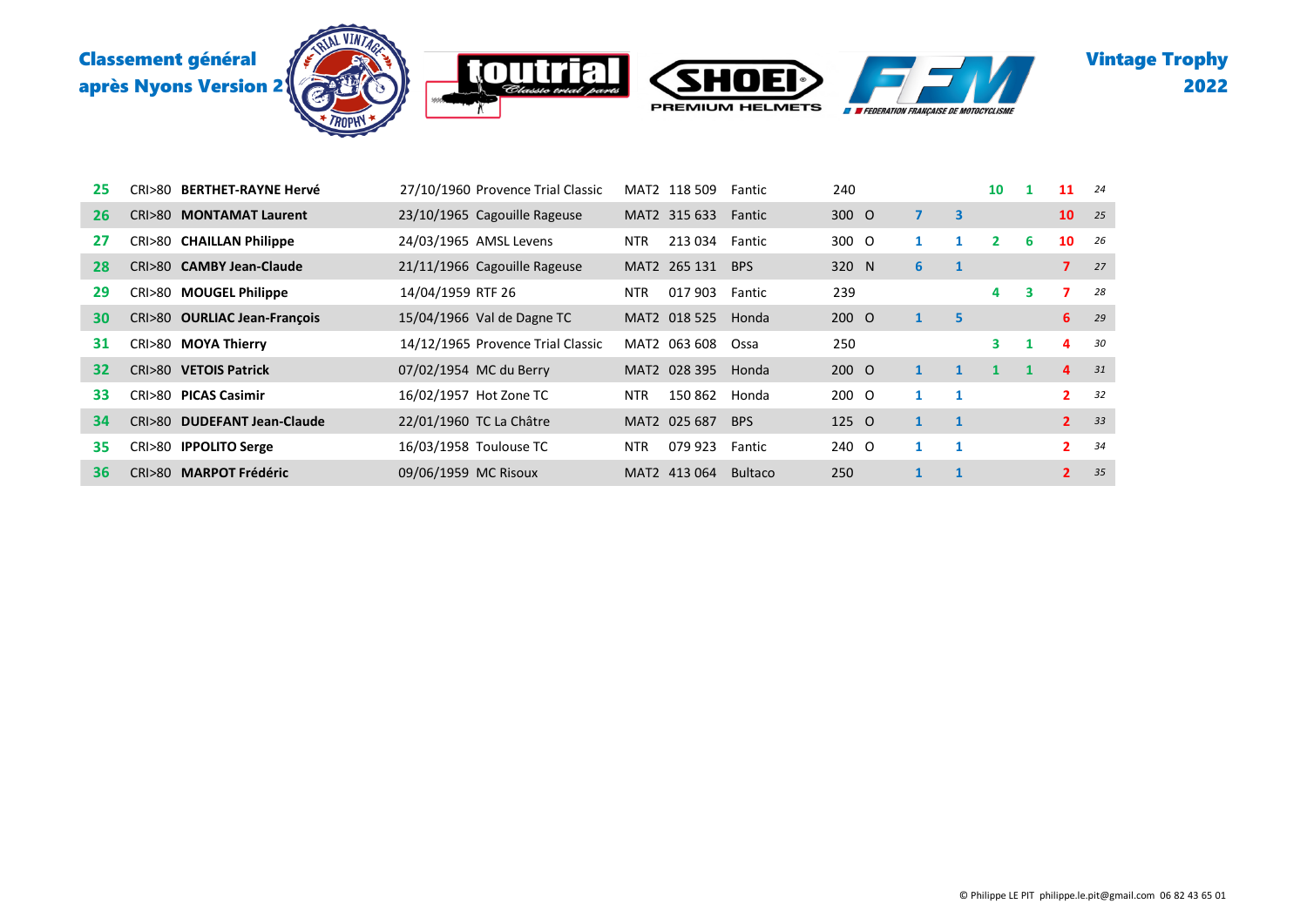

**MOTH** 

'K





| <b>CLT</b>   | Nom Prénom                   | <b>Naissance</b>       | Club                              | <b>Type</b> | Numéro Motos        |                | Cyl. |              | CFV1 CFV2 NY1 NY2 |    |                | <b>Total CLT</b> |                         |
|--------------|------------------------------|------------------------|-----------------------------------|-------------|---------------------|----------------|------|--------------|-------------------|----|----------------|------------------|-------------------------|
| $\mathbf{1}$ | CRI<80 BOLUSSET Fabrice      |                        | 30/04/1967 CM du Perche           | <b>NTR</b>  | 152 624             | Fantic         | 200  | 14           | 20                | 15 | 15             | 64               | $\overline{1}$          |
| 2            | CRI<80 WALAS Pascal          |                        | 20/01/1960 Provence Trial Classic |             | MAT2 248 908        | Fantic         | 200  | 16           |                   |    | 22 20          | 58               | $\overline{2}$          |
| 3            | CRI<80 BUISAN Patrick        | 27/02/1960 TC Catalan  |                                   |             | MAT2 029 231        | Yamaha         | 250  | 13           | 12                |    | 13 16          | 54               | $\overline{\mathbf{3}}$ |
| 4            | CRI<80 LUIGI Marc-Antoine    |                        | 07/01/1977 MC La Gaude            | <b>NTR</b>  | 180 389             | Yamaha         | 125  | 9            | 10                |    | 12 22          | 53               | $\overline{4}$          |
| 5.           | CRI<80 PERZINSKY Alexis      |                        | 22/06/1963 MC Toulonnais          | <b>NTR</b>  | 114 133             | Fantic         | 200  |              |                   | 25 | 25             | 50               | 5                       |
| 6            | CRI<80 LAMAMY Michel         |                        | 10/05/1958 ATC St Christophe      | <b>NTR</b>  | 283780              | <b>Bultaco</b> | 250  | 18           | 25                |    |                | 43               | 6                       |
| 7            | CRI<80 MARTROU Michel        |                        | 24/05/1961 AMC Grasse             | <b>NTR</b>  | 056 342             | <b>Bultaco</b> | 350  | 25           | <b>16</b>         |    | $1\quad$       | 43               | $\overline{7}$          |
| 8            | CRI<80 POIRIER Régis         |                        | 28/04/1961 ET La Bresse           |             | MAT2 139 683        | Yamaha         | 250  | 22           | 18                |    |                | 40               | 8                       |
| 9            | CRI<80 PAPILLAULT Dominique  |                        | 23/07/1948 AMC Grasse             |             | MAT2 339 998        | <b>Bultaco</b> | 250  | $\mathbf{1}$ | 6                 |    | 20 12          | 39               | $\mathcal{G}$           |
| 10           | CRI<80 MARTELL Frédéric      |                        | 09/09/1966 MC La Gaude            | <b>NTR</b>  | 298 511             | Montesa        | 350  | 7            | 14                |    | 9 <sub>8</sub> | 38               | 10                      |
| 11           | CRI<80 BARBERIS Michel       |                        | 30/07/1961 AMSL Levens            | <b>NTR</b>  | 002 895             | <b>Bultaco</b> | 250  | 11           | 22                |    |                | 33               | 11                      |
| 12           | CRI<80 JULIEN Hervé          | 13/02/1963 TC des Rocs |                                   |             | MAT2 158 788        | Yamaha         | 250  |              |                   |    | 18 13          | 31               | 12                      |
| 13           | CRI<80 ARMATERAS Salvador    |                        | 20/12/1965 MC Cerdanya            |             | MAT2 419 825        | Montesa        | 247  | <b>16</b>    | 13                |    |                | 29               | 13                      |
| 14           | CRI<80 HOLFERT Dominique     |                        | 24/10/1957 Ban de la Roche        | <b>NTR</b>  | 013 020             | Fantic         | 200  |              |                   | 10 | 18             | 28               | 15                      |
| 15           | CRI<80 DELMEULLE Jean-Pierre |                        | 20/10/1952 AMC Grasse             |             | MAT2 008 320        | Yamaha         | 125  |              |                   |    | 14 14          | 28               | 14                      |
| 16           | CRI<80 MELET Robin           |                        | 29/09/1991 MC du Risoux           | <b>NTR</b>  | 340 806             | Fantic         | 240  |              |                   |    | 16 11          | 27               | 16                      |
| 17           | CRI<80 BOUCHER Vincent       |                        | 30/06/1960 Cagouille Rageuse      |             | MAT2 028 101        | Yamaha         | 250  | 20           | 5                 |    |                | 25               | 17                      |
| 18           | CRI<80 PONCHON Philippe      | 28/04/1961 PTC         |                                   |             | MAT2 301 927        | Yamaha         | 125  | 12           | 11                |    |                | 23               | 18                      |
| 19           | CRI<80 BERTRAN Ignacio       | 18/08/1967 PTC         |                                   |             | MAT2 418 570        | <b>Bultaco</b> | 326  | 10           | 8                 |    |                | 18               | 19                      |
| 20           | CRI<80 RONZIERE Jean-Claude  |                        | 20/02/1959 MC Rochepaule          |             | MAT2 021 254        | Honda Seeley   | 200  | 8            | 9                 |    |                | 17               | 20                      |
| 21           | CRI<80 GIRON Thierry         |                        | 03/01/1959 TC Clermontois         |             | MAT2 011 632 Fantic |                | 200  |              |                   |    | 7 <sub>9</sub> | 16               | 22                      |
| 22           | CRI<80 FUMEY Philippe        | 16/04/1953 MC Risoux   |                                   |             | MAT2 324 615        | Bultaco        | 250  | 5            | 4                 | 3  | 4              | 16               | 21                      |
| 23           | CRI<80 AVIET Jocelyn         |                        | 04/09/1990 MC du Risoux           |             | MAT2 403 969        | Yamaha         | 250  |              |                   |    | 4 10           | 14               | 23                      |
| 24           | CRI<80 ARTUFEL Georges       |                        | 20/03/1953 Provence Trial Classic |             | MAT2 078 591 Yamaha |                | 125  |              |                   | 8  | 5              | 13               | 25                      |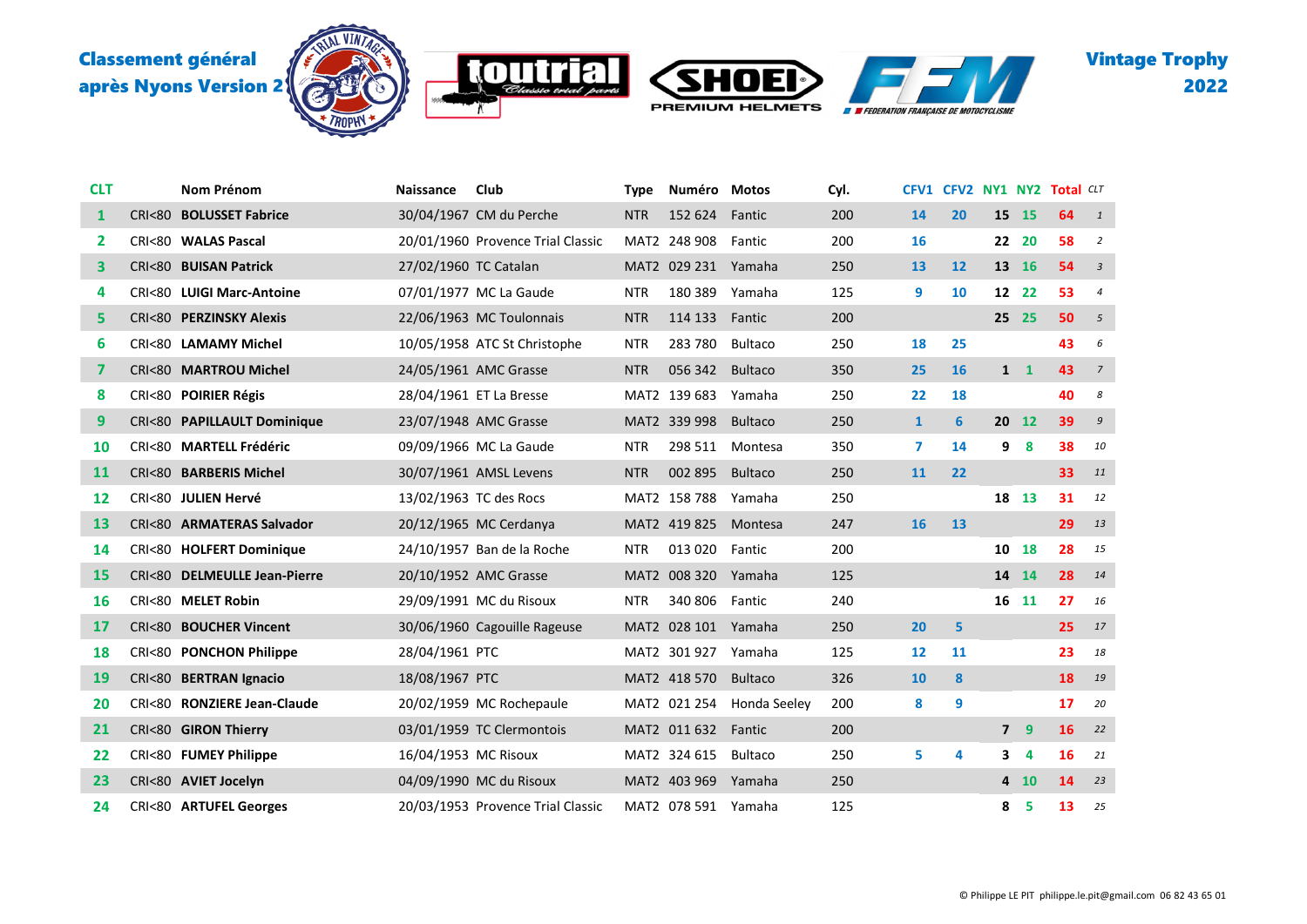

| 25         | CRI<80 DELUBAC Hugo          | 06/06/1960 PTC        |                                 |            | MAT2 227 617 Yamaha |                | 175    | 6              | $\boldsymbol{\mathsf{7}}$   |              |                         | 13           | 24             |
|------------|------------------------------|-----------------------|---------------------------------|------------|---------------------|----------------|--------|----------------|-----------------------------|--------------|-------------------------|--------------|----------------|
| 26         | CRI<80 BARBE Christian       |                       | 04/01/1963 MC du Risoux         |            | MAT2 203 254        | Yamaha         | 125    |                |                             | 6            | 7                       | 13           | 26             |
| 27         | CRI<80 BERMENGO Jean-Louis   |                       | 21/05/1959 CM du Perche         |            | MAT2 349 734        | <b>Bultaco</b> | 250    |                |                             | 11           | $\mathbf{1}$            | 12           | 27             |
| 28         | CRI<80 AVIET Jordan          |                       | 10/01/1993 MC du Risoux         |            | MAT2 400 266 Yamaha |                | 250    |                |                             | 5.           | 6                       | 11           | 28             |
| 29         | CRI<80 JOULLIE Frédéric      | 09/02/1973 PTC        |                                 |            | MAT2 213 888        | Yamaha         | 250    | $\overline{4}$ | $\mathbf{1}$                |              | 2 <sub>3</sub>          | 10           | 29             |
| 30         | CRI<80 ROUSSET Jean-Philippe | 08/05/1959 MC Berry   |                                 |            | MAT2 034 201        | Honda          | 250    |                |                             | $\mathbf{1}$ | $\overline{\mathbf{2}}$ | 3            | 30             |
| 31         | CRI<80 BOCQUET Pierre        | 06/04/1950 MC Primeur |                                 |            | MAT2 238 250 Yamaha |                | 175    | $\mathbf{1}$   | $\mathbf{1}$                |              |                         | $\mathbf{2}$ | 31             |
| 32         | CRI<80 DEREMARQUE Jean-Paul  |                       | 02/07/1959 MC Epernay           |            | MAT2 154 364        | Yamaha         | 250    | $\mathbf{1}$   | 1                           |              |                         | $\mathbf{2}$ | 32             |
| 33         | CRI<80 LEYMAT Jean-Marie     | 17/03/1955 MC Belvès  |                                 |            | MAT2 015 713 Fantic |                | 157    |                |                             | $\mathbf{1}$ |                         | $\mathbf{1}$ | 33             |
|            |                              |                       |                                 |            |                     |                |        |                |                             |              |                         |              |                |
| <b>CLT</b> | Nom Prénom                   | <b>Naissance</b>      | Club                            | Type       | Numéro              | Motos          | Cyl.   |                | CFV1 CFV2 NY1 NY2 Total CLT |              |                         |              |                |
| 1          | CRI<65 PISSIS Patrick        |                       | 04/03/1955 AMC Grasse           | <b>NTR</b> | 062 861             | BSA            | 175    | 22             | 25                          | 22           | 20                      | 89           | $\mathbf{1}$   |
| 2          | CRI<65 GARCIA Patrick        | 23/04/1959 PTC        |                                 |            | MAT2 010 987        | Triumph        | 200    | 18             | 20                          | 20           | 25                      | 83           | $\overline{2}$ |
| 3          | CRI<65 MAURER Marc           | 11/11/1954 PTC        |                                 |            | MAT2 253 891        | BSA            | 350 N  | 16             | 15                          | 18           | 18                      | 67           | 3              |
| 4          | CRI<65 BONNEFOY Dominique    |                       | 22/03/1955 MC Rochepaule        |            | MAT2 340 025        | <b>BSA</b>     | 440 O  | <b>10</b>      | 12                          | 14           | 15                      | 51           | $\overline{4}$ |
| 5          | CRI<65 BAUDU Pascal          |                       | 07/08/1963 UM Nemourienne       | <b>NTR</b> | 031 328             | <b>BSA</b>     | 350 N  | 8              | 13                          | 13           | 13                      | 47           | 5              |
| 6          | CRI<65 PAULY Pascal          |                       | 25/12/1960 MC Saint Chéron      | <b>NTR</b> | 018 857             | Triumph        | 212 3  |                |                             | 25           | 22                      | 47           | 6              |
| 7          | CRI<65 BOURDIN Renaud        | 13/08/1980 TC Catalan |                                 |            | MAT2 037 451        | Triumph        | 260 N  | 20             | 22                          |              |                         | 42           | $\overline{7}$ |
| 8          | CRI<65 CHARTIER Gérard       |                       | 25/04/1960 MC Rochepaule        | NTR        | 025 824             | <b>BSA</b>     | 350 N  | 15             | 18                          | $\mathbf{1}$ | $\mathbf{1}$            | 35           | 8              |
| 9          | CRI<65 SERRADELL Philippe    | 15/03/1961 TC Catalan |                                 |            | MAT2 346 935        | Triumph        | 200 16 |                |                             | 16           | <b>16</b>               | 32           | 9              |
| <b>10</b>  | CRI<65 SUTTER Olivier        |                       | 10/10/1959 Ban de la Roche      |            | MAT2 022 659        | Moto Guzzi     | 250 N  | $\mathbf{1}$   | $\mathbf{0}$                | 15           | 14                      | 30           | 10             |
| 11         | CRI<65 COSCULLUELA Chema     |                       | 12/12/1950 2D Trial Costa Brava |            | MAT2 403 749        | Villiers       | 250 O  | 13             | 16                          |              |                         | 29           | 11             |
| 12         | CRI<65 BAYES Bryan           | 13/01/1961 PTC        |                                 |            | MAT2 419 612        | <b>BSA</b>     | 200 O  | 12             | 14                          |              |                         | 26           | 12             |
| 13         | CRI<65 FABRE Loris           | 16/11/1984 PTC        |                                 |            | MAT2 063 038        | BSA            | 300 O  | 25             | 1                           |              |                         | 26           | 13             |
| 14         | CRI<65 BOURDIN Jean          | 01/10/1957 TC Catalan |                                 |            | MAT2 025 157        | <b>BSA</b>     | 400 N  | 11             | 11                          |              |                         | 22           | 14             |
| 15         | CRI<65 DECHORAIN Jean-Louis  |                       | 18/12/1958 TC Châteauneuf       |            | MAT2 008 028        | Butler         | 250 O  | 14             | $\mathbf 0$                 |              |                         | 14           | 15             |
| 16         | CRI<65 CHEILAN Alain         | 16/07/1961 PTC        |                                 |            | MAT2 006 596        | Triumph        | 239 O  | 9              | $\mathbf{1}$                |              |                         | 10           | 16             |
| 17         | CRI<65 TAUVERON François     | 10/04/1963 PTC        |                                 |            | MAT2 339 129        | <b>Bultaco</b> | 250 N  | 1              | 1                           |              |                         | $\mathbf{2}$ | 17             |

© Philippe LE PIT philippe.le.pit@gmail.com 06 82 43 65 01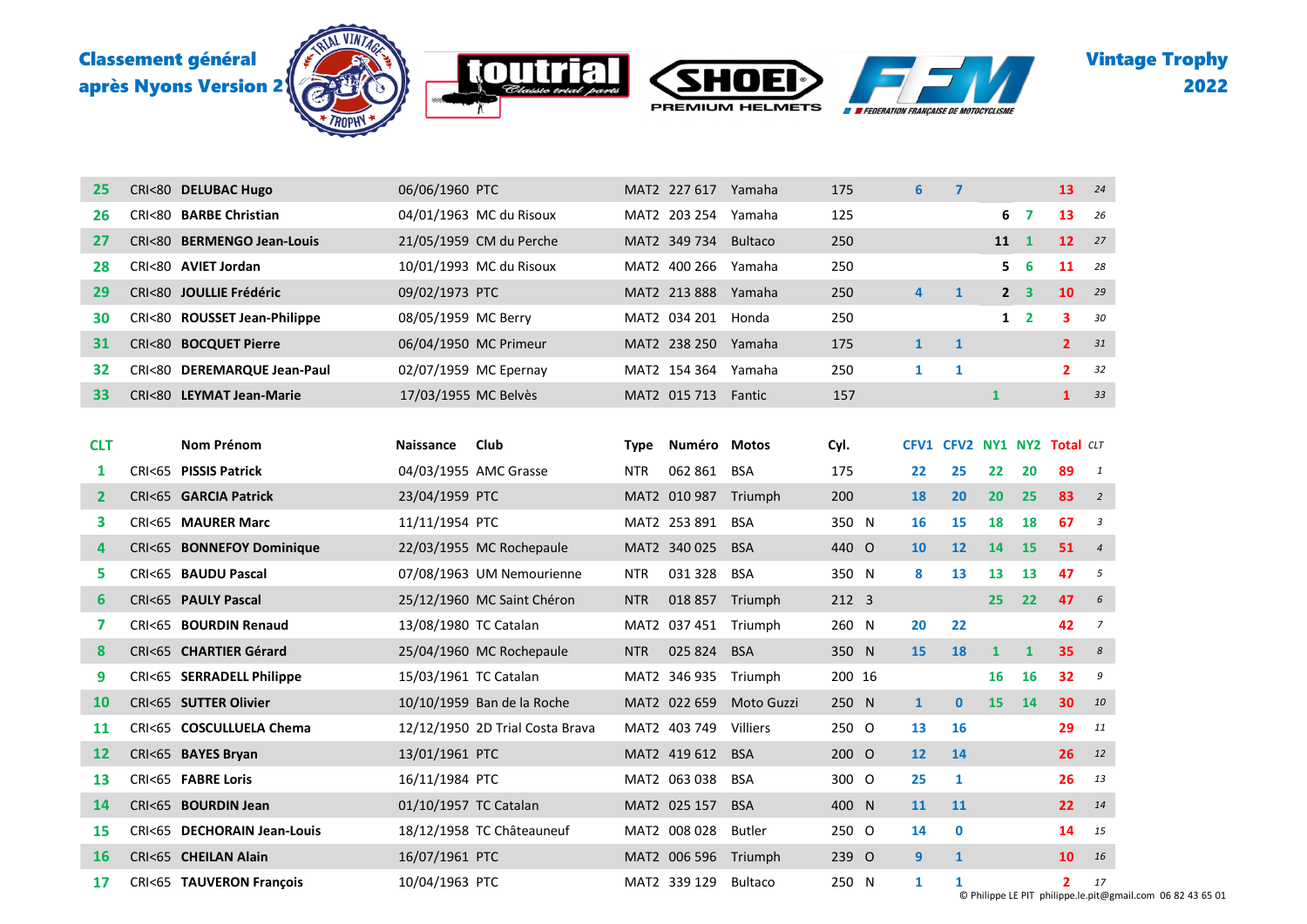







Vintage Trophy 

| <b>CLT</b>              |        | Nom Prénom                  | Naissance             | Club                              | Type       | Numéro              | <b>Motos</b> | Cyl.    |         | <b>CFV1</b>    |                |                 |    | <b>CFV2 NY1 NY2 Total CLT</b> |                  |
|-------------------------|--------|-----------------------------|-----------------------|-----------------------------------|------------|---------------------|--------------|---------|---------|----------------|----------------|-----------------|----|-------------------------------|------------------|
| $\mathbf{1}$            |        | L-V>80 OLIVIER Frédéric     | 16/12/1968 PTC        |                                   | <b>NCO</b> | 050 137             | Honda        | 200 O   |         | 11             | 15             | 25              | 25 | 76                            | 1                |
|                         |        | L-V>80 LÉVESQUE Marc        |                       | 21/02/1963 Cagouille Rageuse      |            | MAT2 320 747        | Honda        | 200 O   |         | <b>15</b>      | 20             | 18              | 20 | 73                            | $\overline{2}$   |
| $\overline{\mathbf{3}}$ |        | L-V>80 KUNZ Ralph           |                       | 28/10/1964 Ban de la Roche        |            | MAT2 356 046        | SWM          | 240 O   |         | 14             | 22             | 13              | 22 | 71                            | 3                |
|                         | L-V>80 | <b>BRUSSIER Gilles</b>      |                       | 01/10/1954 MC Rochelois           |            | MAT2 346 788        | Ossa         | 250 O   |         | 10             | 13             | 16              | 11 | 50                            | $\overline{4}$   |
| 5                       |        | L-V>80 RIQUÉ Lionel         | 24/07/1958 MSO        |                                   |            | MAT2 409 866        | Fantic       | 250 O   |         | 16             | 8              | 10              | 15 | 49                            | 5                |
|                         |        | L-V>80 WALAS Maxence        | 03/10/1988 PTC        |                                   |            | MAT2 291 051 Fantic |              | 125 O F |         | 22             | 25             |                 |    | 47                            | $\epsilon$       |
| $\overline{7}$          |        | L-V>80 GASSEND Roland       | 07/07/1962 MC Ancelle |                                   |            | MAT2 347 431        | Fantic       | 212 0   |         | 9              | 12             | 11              | 12 | 44                            | $\overline{7}$   |
|                         |        | L-V>80 PORRO Roberto        |                       | 15/09/1955 MC Rochepaule          |            | MAT2 391 307        | Fantic       | 212 N   |         | 25             | 16             |                 |    | 41                            | $\boldsymbol{s}$ |
| $\overline{9}$          |        | L-V>80 GILLET Marc          |                       | 07/02/1960 MC St Marcellois       |            | MAT2 11507          | Honda        | 250 5   |         |                |                | 22              | 16 | 38                            | 9                |
|                         |        | L-V>80 SEVESTRE Dominique   |                       | 03/04/1960 Presqu'ile TT          |            | MAT2 232 959        | Fantic       | 212 O   |         | 20             | 18             |                 |    | 38                            | 10               |
| <b>11</b>               |        | L-V>80 ORTOLANI Carlo       |                       | 01/05/1957 Provence Trial Classic |            | MAT2 376043         | Montesa      | 238 8   |         |                |                | 20              | 14 | 34                            | 11               |
|                         |        | L-V>80 GALODE Bertrand      |                       | 08/08/1961 Sourdeval MC           | <b>NTR</b> | 78812               | Montesa      | 349 14  |         |                |                | <b>15</b>       | 18 | 33                            | 12               |
| <b>13</b>               |        | L-V>80 LUXEMBOURG Daniel    | 16/05/1956 MSO        |                                   |            | MAT2 129 068        | Honda        | 200     |         | 8              | 11             | 9               | 1  | 29                            | 13               |
|                         |        | L-V>80 LIAUTAUD Jacques     |                       | 13/09/1954 AMC Grasse             |            | MAT2 15753          | Montesa      | 237 19  |         |                |                | 12 <sup>2</sup> | 13 | 25                            | 14               |
| <b>15</b>               |        | L-V>80 SAUVAGE Philippe     |                       | 22/08/1962 Presqu'ile TT          |            | MAT2 266 422        | Fantic       | 212 0   |         | 13             | 10             |                 |    | 23                            | 15               |
|                         |        | L-V>80 MOUGEL Philippe      | 14/04/1959 RTF26      |                                   | <b>NTR</b> | 017 903             | Fantic       | 239 O   |         | 18             | 4              |                 |    | 22                            | 16               |
| <b>17</b>               |        | L-V>80 SOLERA Dilan         | 28/10/2004 PTC        |                                   |            | MAT2 373 752        | Fantic       | 125 0   |         | 7              | 14             |                 |    | 21                            | 17               |
|                         |        | L-V>80 ALBOUY Serge         |                       | 26/09/1946 Cagouille Rageuse      | <b>NTR</b> | 002 056             | Fantic       | 300 O   |         | 12             | $\overline{7}$ |                 |    | 19                            | 18               |
| 19                      |        | L-V>80 BEAUVICHE Jean-Louis |                       | 25/10/1954 TC Châteauneuf         | <b>NTR</b> | 3312                | Montesa      | 349 18  |         |                |                | 14              | 1  | 15                            | 19               |
|                         |        | L-V>80 ROSSELLO Jacques     | 08/07/1960 PTC        |                                   |            | MAT2 174 671        | Honda        | 125     |         | 6              | 9              |                 |    | 15                            | 20               |
| 21                      |        | L-V>80 HOCQUELLET Lionel    |                       | 12/07/1961 Cagouille Rageuse      | <b>NTR</b> | 013 000             | Fantic       | 240     |         | 5              | 6              |                 |    | 11                            | 21               |
|                         |        | L-V>80 REY Philippe         | 21/06/1961 TC Catalan |                                   |            | MAT2 037 440        | Honda        | 200 O   |         | 4              | 5              |                 |    | 9                             | 22               |
| 23                      |        | L-V>80 PETITJEAN Daniel     | 25/03/1953 RTF26      |                                   |            | MAT2 244 260        | Fantic       | 125 0   |         | 1              | 3              | 1               |    | 5                             | 23               |
|                         |        | L-V>80 CAUQUIL Pierre       | 20/02/1976 TC Catalan |                                   |            | MAT2 348 522        | Fantic       | 212 0   |         | $\overline{2}$ | $\overline{2}$ |                 |    | 4                             | 24               |
| 25                      |        | L-V>80 SOLERA David         | 16/07/1971 PTC        |                                   |            | MAT2 357 027        | Fantic       |         | 212 N N | 3              | 1              |                 |    | 4                             | 25               |
|                         |        | L-V>80 TUR Patrick          | 22/04/1962 TC Catalan |                                   |            | MAT2 382 597        | Honda        | 200 O   |         | $\mathbf{1}$   | $\mathbf{1}$   | $\mathbf{1}$    |    | 3                             | 26               |
| 27                      |        | L-V>80 DONNAT Bernard       |                       | 14/07/1959 MC Sommièrois          | <b>NTR</b> | 086 184             | Fantic       | 300 O   |         | 1              | 0              |                 |    | 1                             | 27               |

© Philippe LE PIT philippe.le.pit@gmail.com 06 82 43 65 01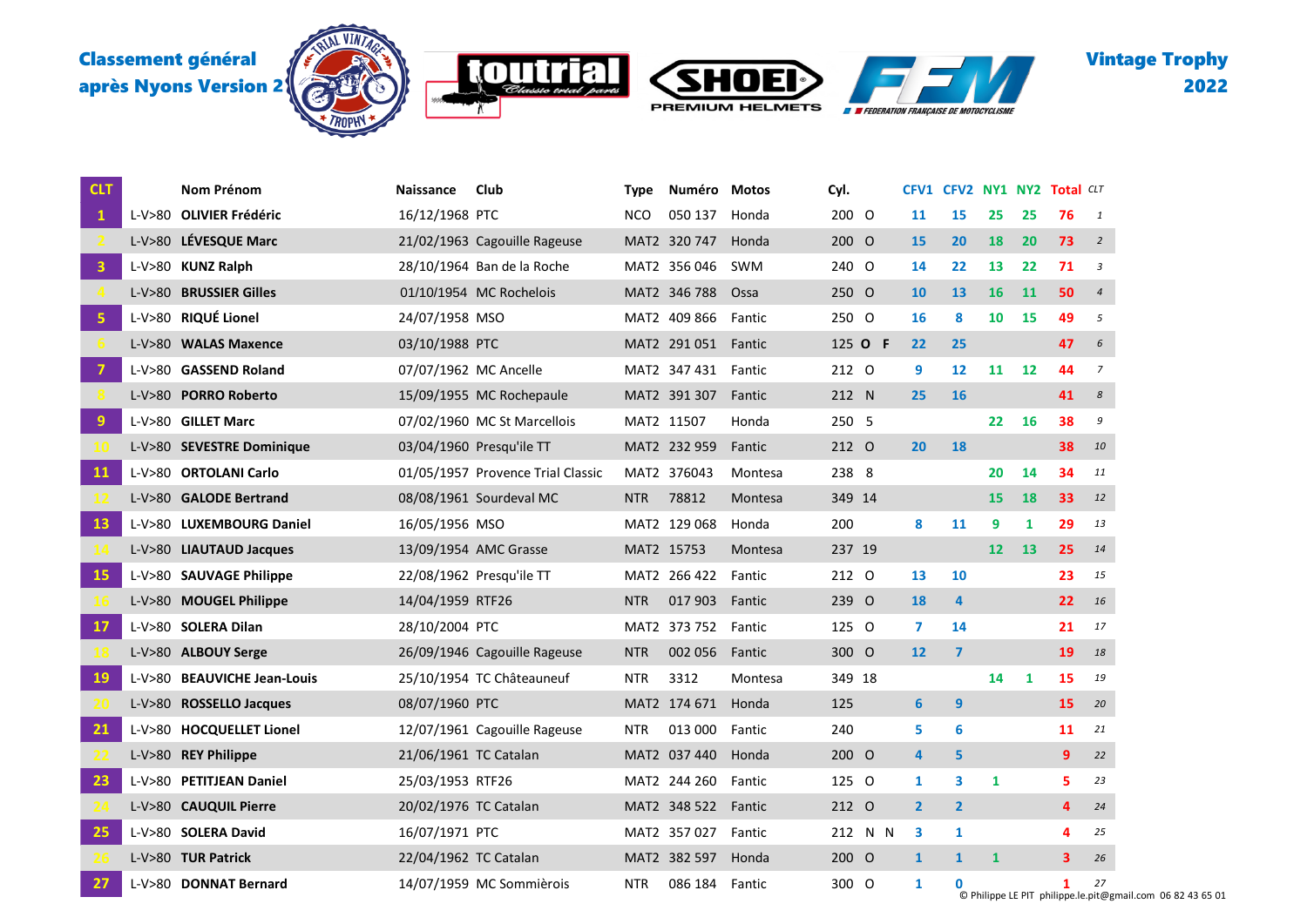





Vintage Trophy 

| <b>CLT</b>              | Nom Prénom                   | <b>Naissance</b>      | Club                         | <b>Type</b> | Numéro       | Motos                    | Cyl.  |                | CFV1 CFV2 NY1 NY2 Total CLT |                |           |              |                         |
|-------------------------|------------------------------|-----------------------|------------------------------|-------------|--------------|--------------------------|-------|----------------|-----------------------------|----------------|-----------|--------------|-------------------------|
| $\mathbf{1}$            | L-V<80 DELMONTEL Fabrice     |                       | 19/10/1964 UM Nemourienne    | NTR         | 144 031      | <b>Bultaco</b>           | 350 N | 20             | 20                          | 22             | 20        | 82           | $\mathbf{1}$            |
|                         | L-V<80 DE GERMOND Dany       |                       | 05/01/1956 MC de Tanneron    |             | MAT2 008 086 | Suzuki                   | 250 O | <b>16</b>      | 13                          | 25             | 22        | 76           | $\overline{2}$          |
| $\overline{\mathbf{3}}$ | L-V<80 AMALRIC Alain         | 02/06/1961 MSO        |                              |             | MAT2 387 498 | Yamaha                   | 125 0 | 18             | 22                          | 15             | <b>16</b> | 71           | $\overline{\mathbf{3}}$ |
|                         | L-V<80 MARCHAL Pierre        | 29/08/1951 PTC        |                              |             | MAT2 038 728 | <b>Bultaco</b>           | 250 O | 18             | 15                          | 18             | 18        | 69           | $\overline{4}$          |
| $\overline{\mathbf{5}}$ | L-V<80 RAYNE Philippe        |                       | 05/09/1956 Cagouille Rageuse |             | MAT2 349 276 | Yamaha                   | 239   | 22             | 14                          | 11             | 15        | 62           | 5                       |
|                         | L-V<80 BONNIN Alain          |                       | 30/05/1962 AMC Grasse        |             | MAT2 004 481 | Yamaha                   | 250   |                |                             | 20             | 25        | 45           | 6                       |
| $\overline{7}$          | L-V<80 KEMPF Daniel          | 02/07/1948 Trial 70   |                              |             | MAT2 013 792 | <b>Bultaco</b>           | 250 O | 14             | 11                          | 10             | 9         | 44           | $\overline{7}$          |
|                         | L-V<80 GAVA Jacques          |                       | 05/03/1958 Cagouille Rageuse | <b>NTR</b>  | 011 230      | Ossa                     | 250   | 25             | 16                          |                |           | 41           | $\boldsymbol{8}$        |
| $\overline{9}$          | L-V<80 PASQUALI Roberto      |                       | 24/12/1955 MC Rochepaule     |             | MAT2 382 582 | <b>Bultaco</b>           | 326 O | 15             | 25                          |                |           | 40           | 9                       |
|                         | L-V<80 BUNEL Éric            |                       | 18/08/1951 MC Rochepaule     | <b>NTR</b>  | 290 485      | <b>Bultaco</b>           | 350   | $\mathbf{1}$   | 18                          | 12             | 8         | 39           | 10                      |
| <b>11</b>               | L-V<80 BOCQUET Pierre        |                       | 06/04/1950 MC Primeur        |             | MAT2 238 250 | Yamaha                   | 175   |                |                             | 16             | 11        | 27           | 11                      |
|                         | L-V<80 ROCCA François        |                       | 04/12/1956 AMSL Trial Levens |             | MAT2 024 669 | Yamaha                   | 125   |                |                             | 14             | 13        | 27           | 12                      |
| 13                      | L-V<80 RAMBAUD Jean-Pierre   |                       | 22/06/1958 MC de Rochepaule  |             | MAT2 400 427 | <b>Bultaco</b>           | 250   |                |                             | 13             | 12        | 25           | 13                      |
|                         | L-V<80 LOUIS José            | 11/03/1962 RTF26      |                              |             | MAT2 355 572 | Fantic                   | 200 O | 12             | 12                          |                |           | 24           | 14                      |
| <b>15</b>               | L-V<80 RAVET Denis           |                       | 08/04/1958 Trollsports Trial |             | MAT2 175 854 | $\overline{\phantom{a}}$ | 175   |                |                             | 9              | 14        | 23           | 15                      |
|                         | L-V<80 PRADINES Didier       |                       | 10/06/1959 MCC Lavaur        |             | MAT2 328 671 | <b>Bultaco</b>           | 350 N | 10             | 10                          |                |           | 20           | 16                      |
| <b>17</b>               | L-V<80 MARIE Pascal          |                       | 12/11/1958 Presq' Île TT     | <b>NTR</b>  | 016 515      | Montesa                  | 348   |                |                             | 8              | 10        | 18           | 17                      |
|                         | L-V<80 VERBRUGGHE Jean-Marie |                       | 09/11/1961 Cagouille Rageuse |             | MAT2 348 186 | <b>Bultaco</b>           | 325 O | 13             | $\mathbf{1}$                |                |           | 14           | 18                      |
| 19                      | L-V<80 FUMEY Joël            |                       | 17/06/1956 MC du Risoux      | <b>NCO</b>  | 409 355      | <b>Bultaco</b>           | 250   |                |                             | 6              | 7         | 13           | 19                      |
|                         | L-V<80 MERCIER Philippe      |                       | 15/05/1965 MC Périgord Noir  |             | MAT2 062 123 | Fantic                   | 200   |                |                             | $\overline{7}$ | 6         | 13           | 20                      |
| 21                      | L-V<80 GOUX Emmanuel         | 03/12/1971 TC Catalan |                              |             | MAT2 285 578 | Fantic                   | 200 O | 11             | 1                           |                |           | 12           | 21                      |
|                         | L-V<80 RAMPON Noël           |                       | 20/12/1954 TC Châteauneuf    | <b>NCO</b>  | 114 561      | <b>Bultaco</b>           | 350 O | $\overline{9}$ | $\mathbf{0}$                |                |           | 9            | 22                      |
| 23                      | L-V<80 CUBIZOLLES Olivier    |                       | 09/08/1954 MC Etangs Wingles |             | MAT2 408 054 | <b>Bultaco</b>           | 325 O | 8              | $\mathbf 0$                 |                |           | 8            | 23                      |
|                         | L-V<80 BOUZIGE Fabien        |                       | 31/05/1966 MC Bagnolais      |             | MAT2 357 613 | Montesa                  | 247   |                |                             |                | 6         | 6            | 24                      |
| 25                      | L-V<80 BAUDEZ Jean-François  |                       | 24/01/1969 MC Avesnois       | <b>NCO</b>  | 152 610      | <b>Bultaco</b>           | 250 O | $\mathbf{1}$   | $\mathbf 0$                 |                |           | 1            | 25                      |
|                         | L-V<80 CHAGNEUX Bernard      |                       | 11/05/1957 MC de Rochepaule  |             | MAT2 290 486 | Yamaha                   | 175   |                |                             | $\mathbf{1}$   |           | $\mathbf{1}$ | 26                      |
| 27                      | L-V<80 PETITDEMANGE Bruno    |                       | 23/08/1959 Ban de la Roche   |             | MAT2 032 768 | Yamaha                   | 250 N | 1              | $\mathbf 0$                 |                |           | 1            | 27                      |

© Philippe LE PIT philippe.le.pit@gmail.com 06 82 43 65 01